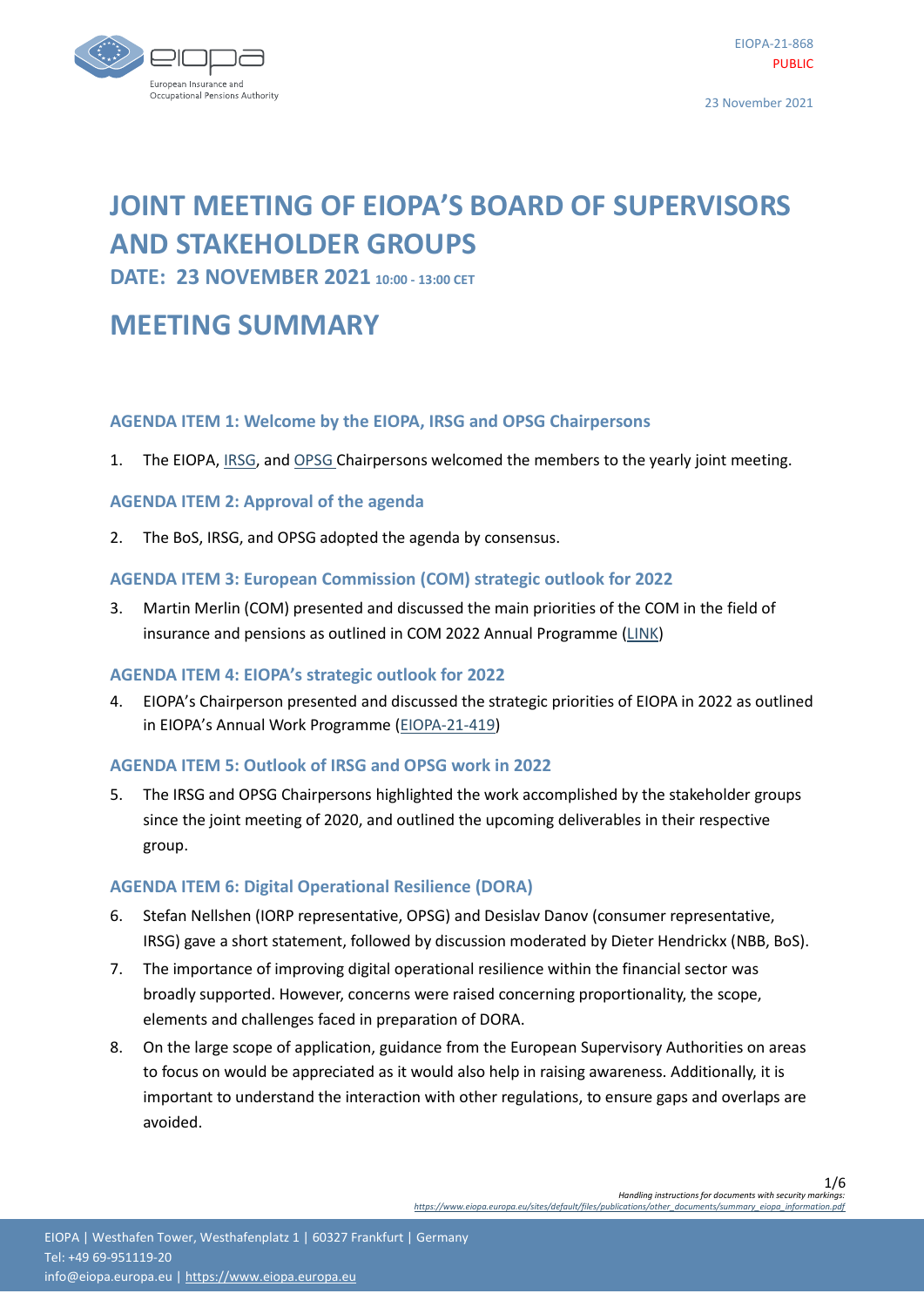- 9. While the level of preparation from an industry perspective depends on the size and risk profile of the organisation, it is also important to ensure that regulators are prepared and acquire the appropriate resources and knowledge.
- 10. An open dialogue with EIOPA would help in ensuring a clear understanding of the application of DORA to particular categories of stakeholders such as intermediaries.
- 11. EIOPA was pleased to hear that entities are looking into the implications of DORA and welcomed opportunities to receive concrete feedback on the challenges faced by the industry as this will help the Authority to provide guidance and steer where possible certain elements of the technical standards.

## **AGENDA ITEM 7: Break-out sessions**

## **BREAKOUT SESSION: The future of retirement savings: are we seeing a paradigm shift?**

- 12. Ján Šebo (academics, OPSG) and Guillaume Prache (consumer representative, IRSG) gave a short statement, followed by a discussion moderated by Teija Korpiaho (FIN-FSA, BoS).
- 13. The current macro-economic environment, with persistently low and negative yields in Europe and rise of inflation levels, prompts a re-thinking of strategies for long-term savings and investments for retirement. One of the consequences of the current environment is a shift of burden from providers of state pensions to providers of private pensions (i.e. occupational and personal pensions). Further, occupational pension schemes, IORPs, and providers of personal pension products such as life insurance undertakings, are adapting to the economic reality by moving from defined benefit (DB) to defined contribution (DC) schemes as well as by significantly decreasing financial guarantees.
- 14. To better design private retirement solutions, it was stated that key learnings from behavioural economics should be used to support consumers in their decision making regarding old age provision. Future retirement products should be characterised by a lower level of complexity than today's products, high levels of transparency and cost-efficiency (gained through increased competition) as well as by tailoring the products to the specific needs of consumers. In addition, increasing the level of financial literacy across the EU and raising awareness about pension gaps and about the importance of saving for retirement are of key importance. In this context reference were made to launch of a 'European Retirement Week' and EIOPA's 'Value for Money' work as such concept may enrich the debate.

## **BREAKOUT SESSION: Investing in the best interest of policyholders, members and beneficiaries in light of sustainability considerations**

- 15. Onno Steenbeek (IORP representative, OPSG) and Lauri Saraste (industry representative, IRSG) gave a short statement, followed by discussion moderated by Patrick Montagner (ACPR, BoS).
- 16. Representatives of both insurers and pension funds shared the view that sustainability is part of the risk management and fiduciary duty of companies, and that Environmental, Social, Governance (ESG) criteria should feed into the portfolio construction (Asset-Liabilities Management strategy). Exclusion strategies (i.e. on weapons, tobacco) are rather common while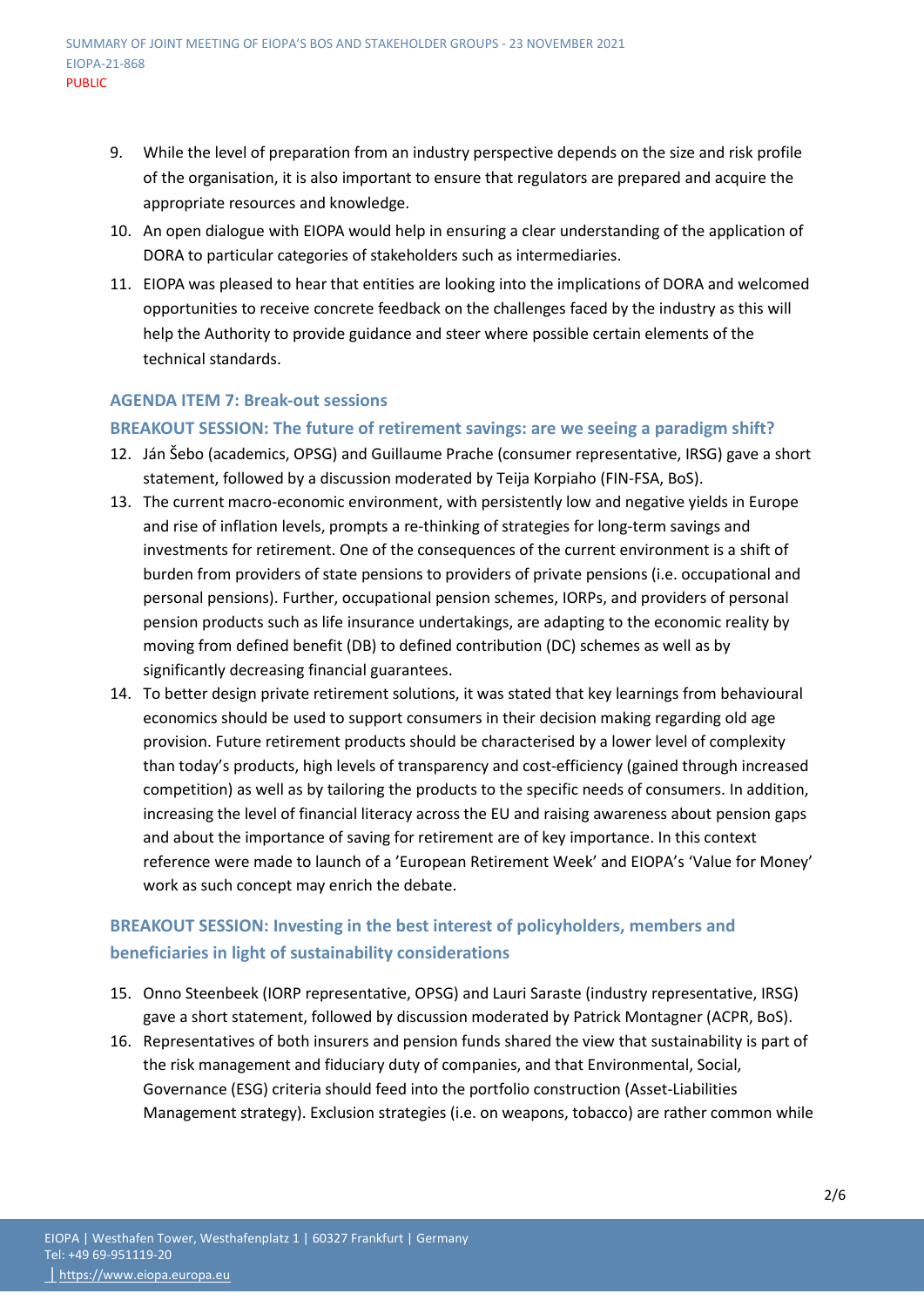more options for investments with positive impact are rare. While a divesting strategy on fossil fuels is appropriate, it also means that companies end up losing their shareholder rights and hence the possibility to steward companies into a sustainable transition, possibly missing out on return if a company transitions successfully. Other views expressed included that rising risk of fossil fuels should not be subsidized and that IORPS may not feel sufficiently mandated by their members or beneficiaries to choose for them sustainable investments with a lower return.

- 17. Policyholders, beneficiaries and consumers are putting more pressure on companies to reflect their ESG preferences, while boards decide on the ultimate strategy. Insurers and pension funds have a societal role vis-à-vis young customers and to support corporates in the transition through investments and insurance coverage. Prudent person investment behaviour and sustainable investments are not irreconcilable: sustainability considerations offer an opportunity for better risk management. Small players face the additional challenge of integrating sustainability aspects into their conduct and operations in an affordable way.
- 18. Evidence was mentioned of customers preferring ESG over return (LT) or, of a public-private initiative at national level for responsible business conduct agreement to help pension funds to invest sustainably. Clearer definitions and sustainable investment benchmarks are important tools to support sustainable investments.

## **AGENDA ITEM 8: Take-aways from the break-out sessions**

19. The two moderators debriefed all participants about the content and outcome of discussions in their session.

## **AGENDA ITEM 9: Closing remarks**

20. EIOPA Executive Director closed the meeting and thanked members for their active participation.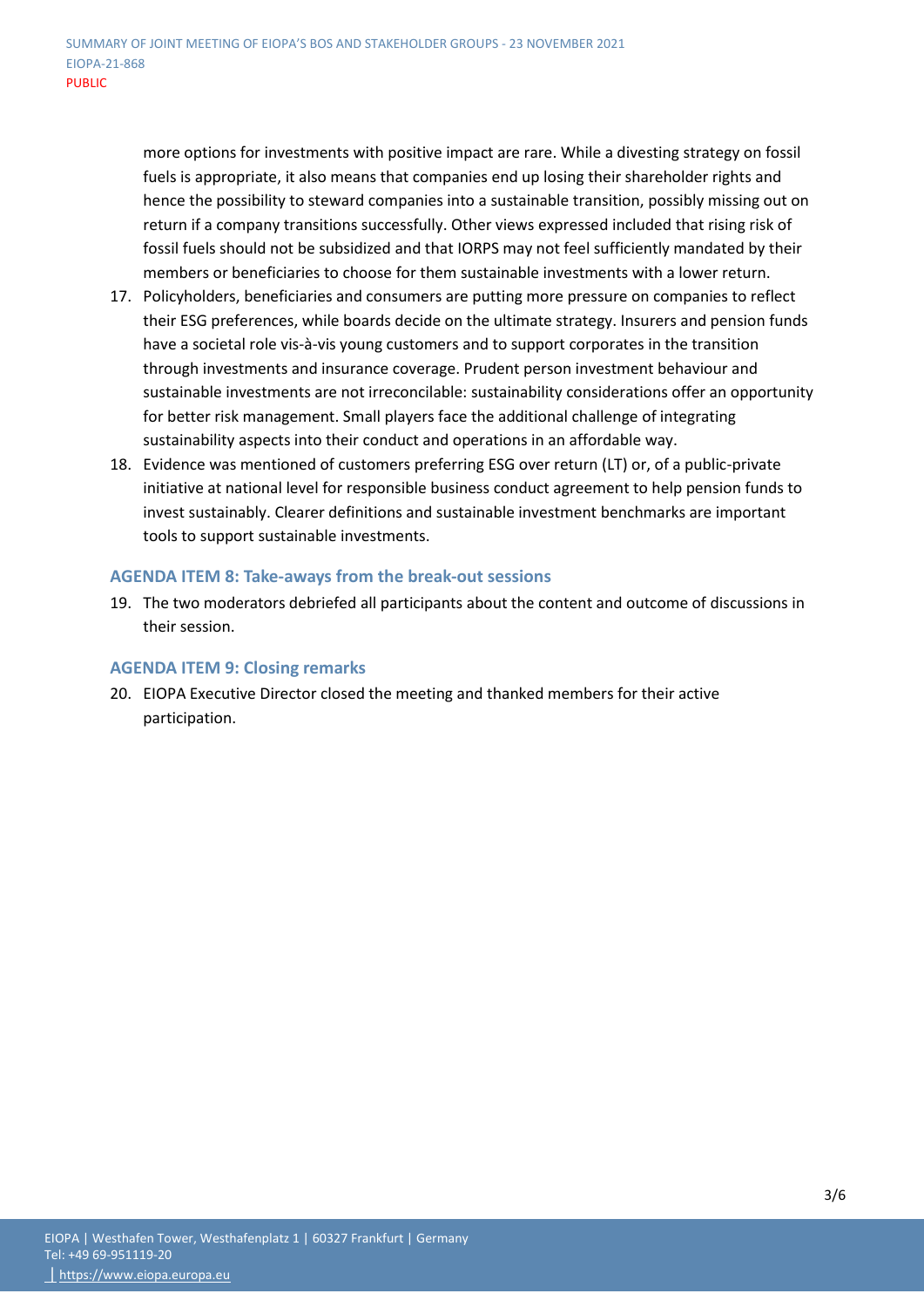## **PARTICIPANTS**

## **Chairperson:** Petra Hielkema

## **IRSG Members**

| France                | Mireille     | Aubry             | Industry                     |
|-----------------------|--------------|-------------------|------------------------------|
| Malta                 | Pauline      | Azzopardi         | <b>Consumers &amp; Users</b> |
| Belgium/France        | Typhaine     | Beaupérin         | Professional associations    |
| Romania               | Monica       | Calu              | <b>Consumers &amp; Users</b> |
| <b>Bulgaria</b>       | Desislav     | Danov             | <b>Consumers &amp; Users</b> |
| Greece                | Niko         | <b>Daskalakis</b> | <b>SMEs</b>                  |
| Germany               | Claudia      | Donzelmann        | Industry                     |
| UK (Vice Chairperson) | Paul         | Fox               | <b>Consumers &amp; Users</b> |
| <b>UK</b>             | Hugh         | Francis           | Industry                     |
| Finland               | Liisa        | Halme             | Employees                    |
| Austria               | Liane        | Hirner            | Industry                     |
| France                | Benoît       | Hugonin           | Industry                     |
| Poland                | Marcin       | Kawiński          | Academics                    |
| Germany (Chairperson) | Michaela     | Koller            | Industry                     |
| Germany               | Stefan       | Materne           | Academics                    |
| Ireland               | Anthony      | O'Riordan         | Professional associations    |
| Lithuania             | <b>Tomas</b> | Paulauskas        | <b>Consumers &amp; Users</b> |
| Spain                 | Juan - Ramón | Plá               | Industry                     |
| <b>Belgium</b>        | Patricia     | Plas              | Industry                     |
| France/Belgium        | Guillaume    | Prache            | <b>Consumers &amp; Users</b> |
| Portugal              | Tito         | Rodrigues         | <b>Consumers &amp; Users</b> |
| Sweden                | Galit        | Saar              | Industry                     |
| Finland               | Lauri        | Saraste           | Industry                     |
| Italy                 | <b>Bruno</b> | Scaroni           | Industry                     |
| Czech Republic        | Martin       | Schmalzried       | <b>Consumers &amp; Users</b> |
| Finland               | Antti        | Talonen           | Academics                    |
| Belgium               | Greg         | Van Elsen         | <b>Consumers &amp; Users</b> |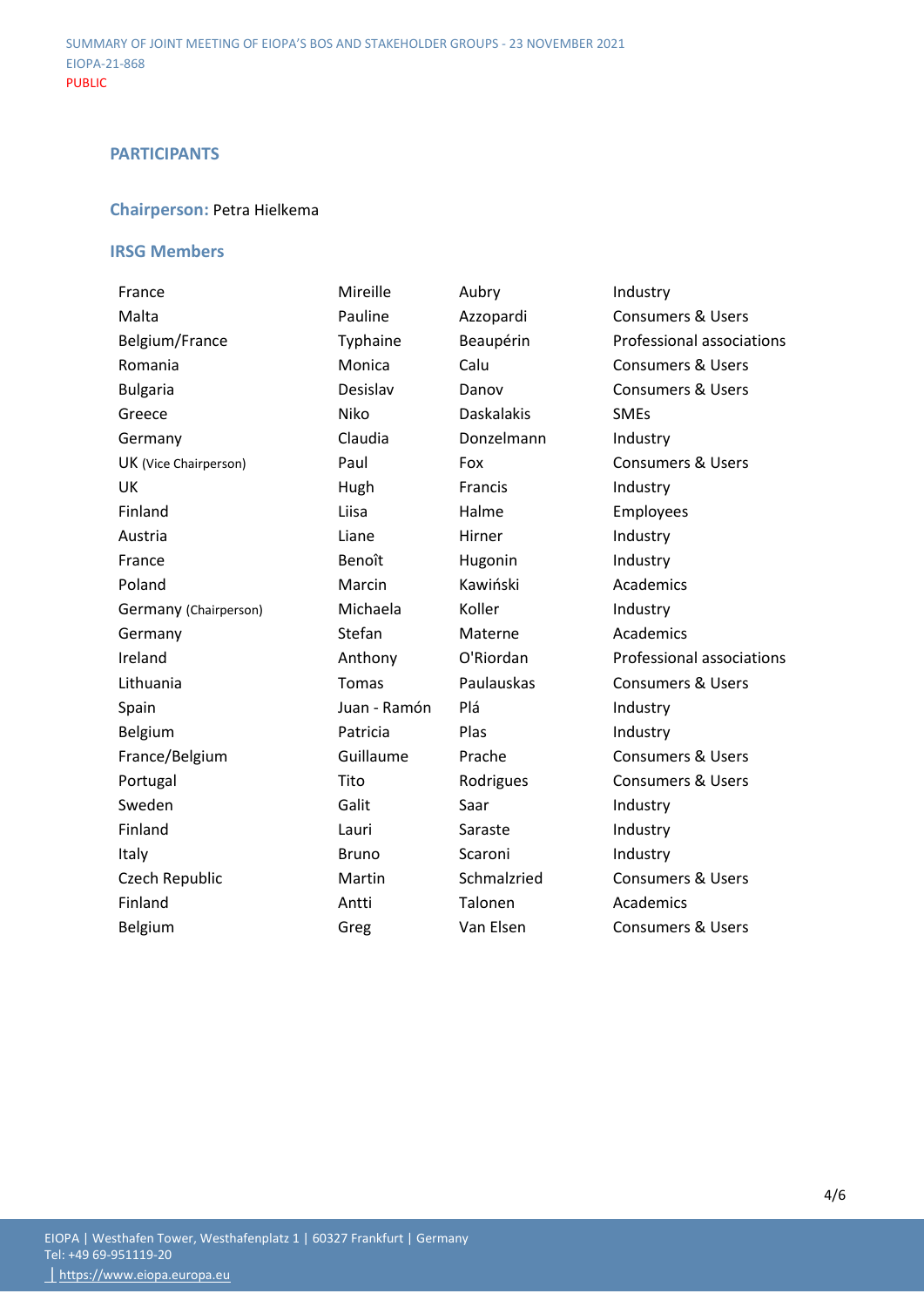## **OPSG Members**

| Romania                        | Cosmina         | Amariei         | <b>Beneficiaries</b>      |
|--------------------------------|-----------------|-----------------|---------------------------|
| Malta                          | Pauline         | Azzopardi       | <b>Beneficiaries</b>      |
| Italy                          | Francesco       | <b>Briganti</b> | <b>IORPS</b>              |
| Belgium (Chairperson)          | Bernard         | Delbecque       | Professional associations |
| Portugal                       | Valdemar        | Duarte          | <b>IORPS</b>              |
| France                         | <b>Bruno</b>    | Gabellieri      | Employees                 |
| Germany                        | Christian       | Gülich          | <b>Beneficiaries</b>      |
| Norway/UK                      | Olav            | Jones           | <b>IORPS</b>              |
| Lithuania                      | <b>Kestutis</b> | Kupšys          | <b>Beneficiaries</b>      |
| France                         | Paul            | Le Bihan        | <b>IORPS</b>              |
| France                         | Christian       | Lemaire         | <b>IORPS</b>              |
| Finland                        | Matti           | Leppälä         | <b>IORPS</b>              |
| Poland (Vice Chairperson)      | Aleksandra      | Maczynska       | <b>Beneficiaries</b>      |
| Ireland                        | Jerry           | Moriarty        | <b>IORPs</b>              |
| Italy                          | Antonello       | Motroni         | <b>IORPS</b>              |
| Germany                        | Stefan          | Nellshen        | <b>IORPs</b>              |
| Belgium                        | Philip          | Neyt            | <b>IORPS</b>              |
| Belgium                        | Nele            | <b>Nys</b>      | Employees                 |
| Poland                         | Janina          | Petelczyc       | Academics                 |
| Austria                        | Gertrude        | Pils            | <b>Beneficiaries</b>      |
| Sweden                         | Torun           | Reinhammar      | Professional associations |
| Slovakia                       | Jan             | Sebo            | Academics                 |
| Netherlands                    | Onno            | Steenbeek       | <b>IORPs</b>              |
| Greece                         | Ioannis         | <b>Tzanakos</b> | <b>IORPS</b>              |
| Netherlands (Vice Chairperson) | Falco           | Valkenburg      | Professional associations |
| Netherlands                    | Hans            | Van Meerten     | Academics                 |